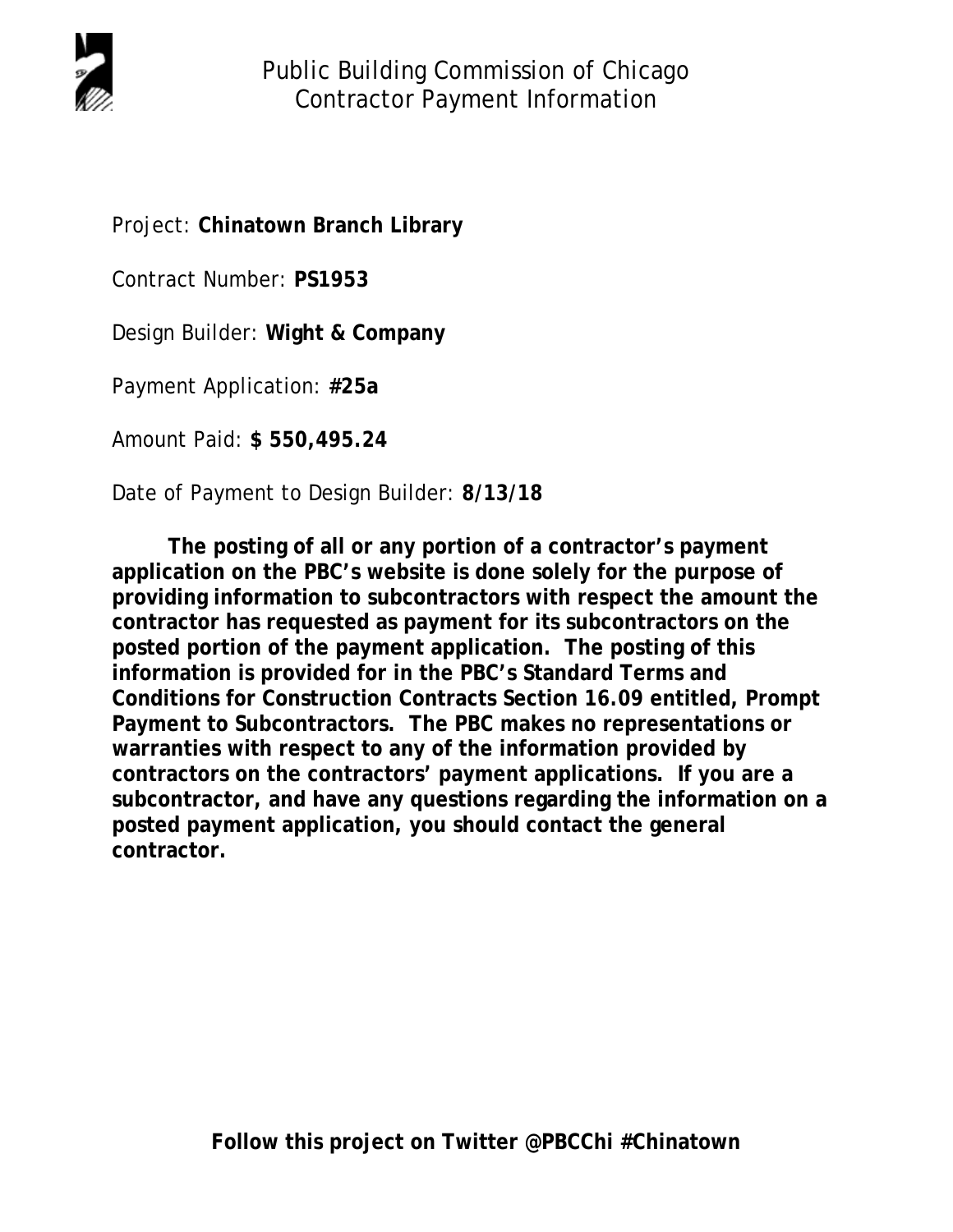### **PUBLIC BUILDING COMMISSION OF CHICAGO EXHIBIT S CERTIFICATE OF ARCHITECT - ENGINEER**

| DATE:                | 3/12/2018                       |    |            |
|----------------------|---------------------------------|----|------------|
| PROJECT:             | <b>Chinatown Branch Library</b> |    |            |
| Pay Application No.: | 25а                             |    |            |
| For the Period:      | 1/1/2017                        | to | 12/31/2017 |
| Contract No.:        | PS1953                          |    |            |

### To: PUBLIC BUILDING COMMISSION OF CHICAGO

In accordance with Resolution No. \_\_\_\_\_\_, adopted by the Public Building Commission of Chicago on\_\_\_\_\_\_\_\_,relating to the \$\_\_\_\_\_\_\_\_\_\_\_\_\_Revenue Bonds issued by the Public Building Commission of Chicago for the financing of this project (and all terms used herein shall have the same meaning as in said Resolution), I hereby certify to the Commission and to its Trustee, that:

| 1. Obligations in the amounts stated herein have been incurred by the Commission and that each item   |
|-------------------------------------------------------------------------------------------------------|
| thereof is a proper charge against the Construction Account and has not been paid; and                |
| 2. No amount hereby approved for payment upon any contract will, when added to all amounts previously |

paid upon such contract, exceed 90% of current estimates approved by the Architect - Engineer until the aggregate amount of payments withheld equals 5% of the Contract Price (said retained funds being payable as set forth in said Resolution). *FINAL PAY APPLICATION - 100% RETENTION* 

| THE CONTRACTOR:                                                                                                               | <b>Wight Construction, Inc.</b> |              |                |
|-------------------------------------------------------------------------------------------------------------------------------|---------------------------------|--------------|----------------|
| <b>FOR:</b>                                                                                                                   | <b>Design Build Services</b>    |              |                |
| Is now entitled to the sum of:                                                                                                | \$                              | 550,495.24   |                |
| <b>ORIGINAL CONTRACTOR PRICE</b>                                                                                              | \$9,120,000.00                  |              |                |
| <b>ADDITIONS</b>                                                                                                              | \$552,952.33                    |              |                |
| <b>DEDUCTIONS</b>                                                                                                             | \$0.00                          |              |                |
| <b>NET ADDITION OR DEDUCTION</b>                                                                                              | \$552,952.33                    |              |                |
| <b>ADJUSTED CONTRACT PRICE</b>                                                                                                | \$9,672,952.33                  |              |                |
|                                                                                                                               |                                 |              |                |
| <b>TOTAL AMOUNT EARNED</b>                                                                                                    |                                 |              | \$9,672,952.33 |
| <b>TOTAL RETENTION</b>                                                                                                        |                                 |              | \$0.00         |
| a) Reserve Withheld @ 10% of Total Amount Earned,<br>but Not to Exceed 5% of Contract Price<br>b) Liens and Other Withholding |                                 | \$0.00<br>\$ |                |
| c) Liquidated Damages Withheld                                                                                                |                                 | \$0.00       |                |
| <b>TOTAL PAID TO DATE (Include this Payment)</b>                                                                              |                                 |              | \$9,672,952.33 |
| <b>LESS: AMOUNT PREVIOUSLY PAID</b>                                                                                           |                                 |              | \$9,122,457.09 |
| <b>AMOUNT DUE THIS PAYMENT</b>                                                                                                |                                 |              | \$550,495.24   |
| <b>Architect Engineer:</b>                                                                                                    |                                 |              |                |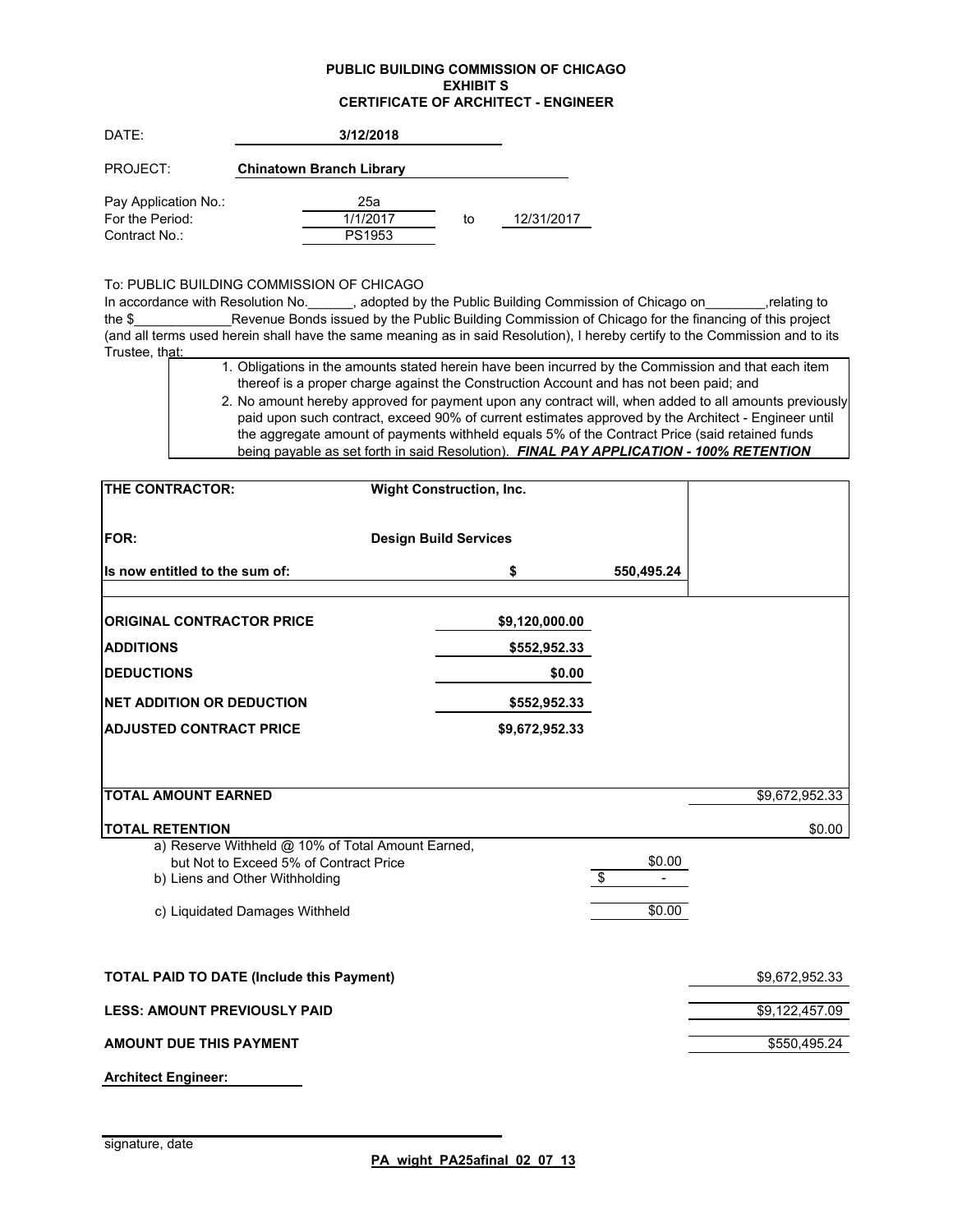# **APPLICATION AND CERTIFICATE FOR PAYMENT**

| TO (OWNER):               | Public Building Commission of Chicago | <b>PROJECT:</b> Chinatown Branch Library |                          |                  | Distribution to: |  |
|---------------------------|---------------------------------------|------------------------------------------|--------------------------|------------------|------------------|--|
|                           | 50 West Washington Street             | Address: 2100 South Wentworth            | <b>APPLICATION NO:</b>   | 25а              | Owner            |  |
|                           | Chicago, IL 60602                     | Chicago, IL                              | <b>APPLICATION DATE:</b> | 03/12/2018       | Design / Builder |  |
|                           | Attn: Mr. Arthur Del Muro             |                                          | <b>PERIOD FROM:</b>      | 01/01/17         | Lender           |  |
| <b>FROM (Contractor):</b> | Wight Construction, Inc.              | Via (Architect):                         | PERIOD TO:               | 12/31/17         | Architect        |  |
|                           | 2500 North Frontage Road              |                                          | <b>PROJECT NO:</b>       | 07-4978-14       | Contractor       |  |
|                           | Darien, Illinois 60561                |                                          | CONTRACT DATE:           | January 29, 2014 | Title Co.        |  |
| <b>CONTRACT FOR:</b>      | <b>Design Build Services</b>          |                                          |                          |                  |                  |  |
|                           | Contract #PS1953 Project #08150       |                                          |                          |                  |                  |  |

\$9,120,000.00

\$9,672,952.33

\$9,672,952.33

\$0.00

\$552,952.33

### **CONTRACTOR'S APPLICATION FOR PAYMENT**

Application is made for Payment, as shown below, in connection with the Contract.

of Completed Work

of Stored Material

Continuation Sheet, AIA Document G703 is attached.

- **ORIGINAL CONTRACT SUM**  $\mathbf{1}$
- **CHANGE ORDERS TO DATE**  $2.$
- **CONTRACT SUM TO DATE** 3.

 $\mathbf{a}$ 

b.

TOTAL COMPLETED & STORED TO DATE 4.

 $0.00%$ 

**TOTAL EARNED LESS RETAINAGE** 

**BALANCE TO FINISH, PLUS RETAINAGE** 

**CURRENT PAYMENT DUE** 

LESS PREVIOUS CERTIFICATES FOR PAYMENT

**RETAINAGE** 5.

6.

7,

B.

q

The undersigned Contractor certifieds that to the best of the Contractor's knowledge information an belief the work covered by this Application for Payment has been completed in acordance with the contract documents, that all amounts have been paid bythe Contractor for Work for which previous Certificates for Payments were issued and payments received from the Owner, and that current payment shown herein is now due. **CONTRACTOR:** 

#### **State of Illinois:** County of DuPage: Subscribed and sworn to before me this 12-Mar , 2018 \$0.00 \$9,672,952.33 Notary Public: \$9,122,457.09 SHERRIE A ECKERT My Commission diplies: 3/29/2021 \$550,495.24 Notary Public - State of Illinois Stamp: My Commission Expires Mar 29, 2021 S0.00

**Oup President** 

### **ARCHITECTS CERTIFICATE FOR PAYMENT**

PAGE 1 of 3 PAGES

In acordance with the Contract Documents, based on on-sidte observations and the data comprising the application, the Architect certifieds to the Owner that to the best of the Architect's knowledge, information and belief the Work has progressed as indicated, the quality of the work is in accordance with the Contract Documents, and the Contractor is entitled to payment of the AMOUNT CERTIFIED.

### AMOUNT CERTIFIED.....................

Prokon

\$550,495.24

03/12/2018

Date:

(ATTACH explanation if amount certified differs from the amount applied. Initial all figures on this application and on the Continuation Sheet that are changed to conform with the amount certified.)

| <b>ICHANGE ORDER SUMMARY</b>                                |               | <b>ADDITIONS</b> | <b>DEDUCTIONS</b> |  |  |
|-------------------------------------------------------------|---------------|------------------|-------------------|--|--|
| Total Change Orders approved<br>in previous months by Owner | <b>TOTAL</b>  | \$552,952.33     | 50.00             |  |  |
| Approved this month by Owner                                |               | S0.00            | 50.00             |  |  |
|                                                             | <b>TOTALS</b> | \$552,952.33     | \$0.00            |  |  |
| <b>Net change by Change Orders</b>                          |               |                  | \$552,952.33      |  |  |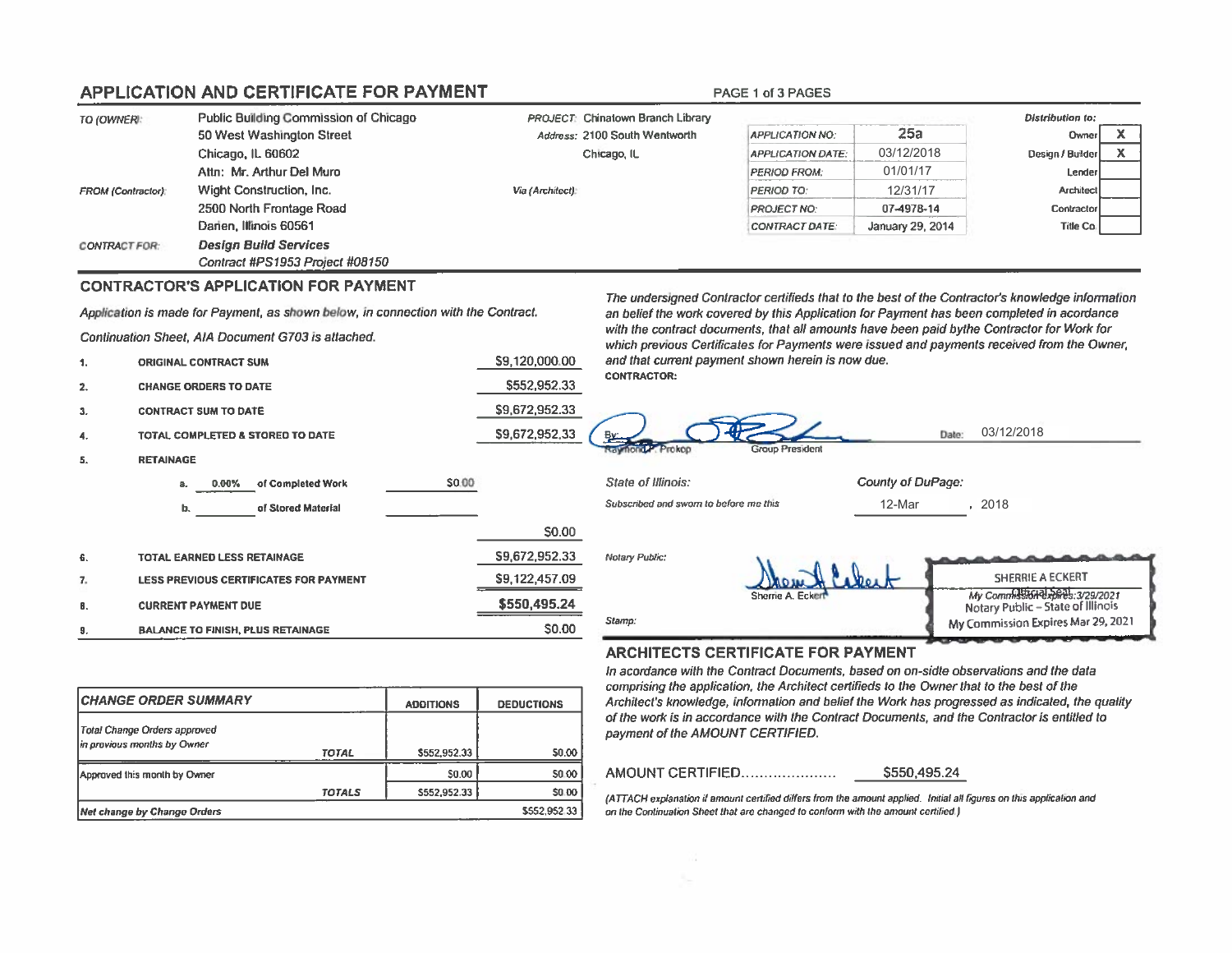### **CONTINUATION SHEET**

|                    |                                                                                      |                                 |                                   |                         |                             |                                           |                             |                                                       |                                                  |                      | <b>APPLICATION NO:</b>             |                                 | 25a                                 |                                             |
|--------------------|--------------------------------------------------------------------------------------|---------------------------------|-----------------------------------|-------------------------|-----------------------------|-------------------------------------------|-----------------------------|-------------------------------------------------------|--------------------------------------------------|----------------------|------------------------------------|---------------------------------|-------------------------------------|---------------------------------------------|
| PROJECT:           |                                                                                      | <b>Chinatown Branch Library</b> |                                   |                         |                             |                                           |                             |                                                       |                                                  |                      | <b>APPLICATION DATE:</b>           |                                 | 3/12/2018                           |                                             |
|                    | <b>CONTRACT FOR:</b>                                                                 |                                 |                                   |                         |                             |                                           |                             |                                                       |                                                  |                      | <b>PROJECT NO:</b>                 |                                 | 07-4978-14                          |                                             |
|                    |                                                                                      | Contract #PS1953 Project #08150 |                                   |                         |                             |                                           |                             |                                                       |                                                  |                      | PERIOD TO:                         |                                 | 12/31/2017                          |                                             |
|                    |                                                                                      | в                               | С                                 | C.1                     | C.2                         | D                                         |                             | Е                                                     | F                                                | G                    | н                                  |                                 |                                     | J                                           |
|                    |                                                                                      |                                 |                                   |                         |                             | WORK COMPLETED                            |                             |                                                       |                                                  |                      |                                    | <b>RETAINAGE</b>                |                                     |                                             |
| <b>ITEM</b><br>NO. | <b>DESCRIPTION OF WORK</b>                                                           |                                 | ORIGINAL<br>SCHEDULED<br>CONTRACT | <b>CHANGE</b><br>ORDERS | <b>ADJUSTED</b><br>CONTRACT | <b>FROM</b><br><b>PREVIOUS</b><br>(GROSS) | <b>GROSS THIS</b><br>PERIOD | <b>MATERIALS</b><br><b>PRESENTLY</b><br><b>STORED</b> | <b>TOTAL</b><br>COMPLETED &<br>STORED TO<br>DATE | PERCENT<br>COMPLETED | <b>BALANCE TO</b><br><b>FINISH</b> | <b>RETAINAGE</b><br>THIS PERIOD | <b>TOTAL</b><br>RETAINED<br>TO DATE | <b>NET</b><br><b>REQUEST</b><br>THIS PERIOD |
|                    | 022200 Remediation Consultant                                                        | Pioneer Environmental           | \$144,980.00                      | (\$46,126.69)           | \$98,853.31                 | \$81,193.95                               | \$17,659.36                 | \$0.00                                                | \$98,853.31                                      | 100.00%              | \$0.00                             | (\$8, 119.39)                   | \$0.00                              | \$25,778.75                                 |
| 022201             | <b>Mass Grading</b>                                                                  | J.S. Riemer, Inc.               | \$590.434.00                      | (\$88,858.80            | \$501,575.20                | \$398,417.90                              | \$103,157.30                | \$0.00                                                | \$501,575.20                                     | 100.00%              | \$0.00                             | (\$19,920.90)                   | \$0.00                              | \$123,078.20                                |
|                    | 026100 Site Utilities                                                                | <b>CPMH Construction</b>        | \$237,325.00                      | (\$5,000.00]            | \$232,325.00                | \$232,325.00                              | \$0.00                      | \$0.00                                                | \$232,325.00                                     | 100.00%              | \$0.00                             | (\$6,969.75)                    | \$0.00                              | \$6,969.75                                  |
|                    |                                                                                      |                                 |                                   |                         |                             |                                           |                             |                                                       |                                                  |                      |                                    |                                 |                                     |                                             |
|                    | 028300 Fencing                                                                       | Fence Masters, Inc.             | \$6,710.00                        | \$7,803.00              | \$14,513.00                 | \$14,513.00                               | \$0.00                      | \$0.00                                                | \$14,513.00                                      | 100.00%              | \$0.00                             | ( \$435.39)                     | \$0.00                              | \$435.39                                    |
|                    | 028300 Fencing-CO #3                                                                 | Fence Masters, Inc.             | \$0.00                            | \$55,000.00             | \$55,000.00                 | \$55,000.00                               | \$0.00                      | \$0.00                                                | \$55,000.00                                      | 100.00%<br>100.00%   | \$0.00<br>\$0.00                   | (\$1,650.00)                    | \$0.00                              | \$1,650.00                                  |
|                    | 029100 Landscaping                                                                   | Christy Webber & Co.            | \$142,590.00                      | \$59,558.00             | \$202,148.00                | \$198,069.50                              | \$4,078.50                  | \$0.00                                                | \$202,148.00                                     |                      |                                    | (\$5,942.09)                    | \$0.00                              | \$10,020.59                                 |
|                    | 033100 Site/Building Concrete                                                        | Hugh Henry Construction         | \$459,700.00                      | (\$97,822.88)           | \$361,877.12                | \$439,216.33                              | (\$77,339.21                | \$0.00                                                | \$361,877.12                                     | 100.00%              | \$0.00                             | (\$21,960.82)                   | \$0.00                              | (\$55,378.39)                               |
|                    | 033100 B/C from Hugh Henry                                                           | H Henry/McCann Ind              | \$0.00                            | \$6,185.90              | \$6,185.90                  | \$0.00                                    | \$6,185.90                  | \$0.00                                                | \$6,185.90                                       | 100.00%              | \$0.00                             | \$0.00                          | \$0.00                              | \$6,185.90                                  |
|                    | 033100 B/C from Hugh Henry                                                           | H Henry/Litgen                  | \$0.00                            | \$2,160.00              | \$2,160.00                  | \$0.00                                    | \$2,160.00                  | \$0.00                                                | \$2,160.00                                       | 100.00%              | \$0.00                             | \$0.00                          | \$0.00                              | \$2,160.00                                  |
|                    | 033100 B/C from Hugh Henry                                                           | <b>Lindblad Construction</b>    | \$0.00                            | \$82,088.60             | \$82,088.60                 | \$0.00                                    | \$82,088.60                 | \$0.00                                                | \$82,088.60                                      | 100.00%              | \$0.00                             | \$0.00                          | \$0.00                              | \$82,088.60                                 |
|                    | 033275 Sidewalk Concrete                                                             | <b>Lindblad Construction</b>    | \$0.00                            | \$4,129.99              | \$4,129.99                  | \$4,129.99                                | \$0.00                      | \$0.00                                                | \$4,129.99                                       | 100.00%              | \$0.00                             | (\$103.25)                      | \$0.00                              | \$103.25                                    |
|                    | 033400 Geopier Construction                                                          | Foundation Service Corp         | \$190,000.00                      | \$0.00                  | \$190,000.00                | \$190,000.00                              | \$0.00                      | \$0.00                                                | \$190,000.00                                     | 100.00%              | \$0.00                             | (\$4,750.00)                    | \$0.00                              | \$4,750.00                                  |
|                    | 051100 Structural Steel                                                              | T.A. Bowman Constructors        | \$881,600.00                      | (\$16,057.00            | \$865,543.00                | \$865,543.00                              | \$0.00                      | \$0.00                                                | \$865,543.00                                     | 100.00%              | \$0.00                             | (\$8,655.43)                    | \$0.00                              | \$8,655.43                                  |
|                    | 051100 Structural Steel-CCO #3                                                       | T.A. Bowman Constructors        | \$0.00                            | \$6,623.00              | \$6,623.00                  | \$6,623.00                                | \$0.00                      | \$0.00                                                | \$6,623.00                                       | 100.00%              | \$0.00                             | (\$66.23)                       | \$0.00                              | \$66.23                                     |
|                    | 055100 Custom Staircases                                                             | <b>Linder Enterprises</b>       | \$0.00                            | \$227,384.00            | \$227,384.00                | \$209,284.20                              | \$18,099.80                 | \$0.00                                                | \$227,384.00                                     | 100.00%              | \$0.00                             | (\$20,928.42)                   | \$0.00                              | \$39,028.22                                 |
|                    | 059200 Misc. Steel                                                                   | T.A. Bowman Constructor         | \$124,540.00                      | (\$43,540.00)           | \$81,000.00                 | \$81,000.00                               | \$0.00                      | \$0.00                                                | \$81,000.00                                      | 100.00%              | \$0.00                             | (\$810.00)                      | \$0.00                              | \$810.00                                    |
|                    |                                                                                      |                                 | \$6,420.00                        | \$60,515.00             | \$66,935.00                 | \$66,935.00                               |                             |                                                       | \$66,935.00                                      | 100.00%              | \$0.00                             | (\$2,008.05)                    | \$0.00                              | \$2,008.05                                  |
|                    | 062100 General Carpentry<br>062100 General Carpentry-CCO #3 Pinto Construction Group | Pinto Construction Group        | \$0.00                            | \$33,000.00             | \$33,000.00                 | \$33,000.00                               | \$0.00<br>\$0.00            | \$0.00<br>\$0.00                                      | \$33,000.00                                      | 100.00%              | \$0.00                             | (\$990.00)                      | \$0.00                              | \$990.00                                    |
| 064100             | Casework                                                                             | Meilahn Manufacturing Co        | \$275,000.00                      | \$56,570.00             | \$331,570.00                | \$331,570.00                              | \$0.00                      | \$0.00                                                | \$331,570.00                                     | 100.00%              | \$0.00                             | (\$9,947.10)                    | \$0.00                              | \$9,947.10                                  |
| 064100             | Casework-CCO #20                                                                     | Meilahn Manufacturing Co        | 0.00                              | 4,200.00                | 4,200.00                    | 0.00                                      | 4,200.00                    | 0.00                                                  | 4,200.00                                         | 100.00%              | 0.00                               | 0.00                            | 0.00                                | 4,200.00                                    |
|                    | 072150 Spray Insulation                                                              | Wilkin Insulation Co            | \$11,500.00                       | \$128,576.94            | \$140,076.94                | \$140,076.94                              | \$0.00                      | \$0.00                                                | \$140,076.94                                     | 100.00%              | \$0.00                             | (\$7,003.85)                    | \$0.00                              | \$7,003.85                                  |
|                    | 075100 Roofing                                                                       | Korellis Roofing, Inc.          | \$300,000.00                      | \$102,121.00            | \$402,121.00                | \$402,121.00                              | \$0.00                      | \$0.00                                                | \$402,121.00                                     | 100.00%              | \$0.00                             | (\$12,063.63)                   | \$0.00                              | \$12,063.63                                 |
|                    | 075100 Roofing-CO #3                                                                 | Korellis Roofing, Inc.          | \$0.00                            | \$15,000.00             | \$15,000.00                 | \$15,000.00                               | \$0.00                      | \$0.00                                                | \$15,000.00                                      | 100.00%              | \$0.00                             | (\$450.00)                      | \$0.00                              | \$450.00                                    |
|                    | 075150 Guardrail CO #31                                                              | Switch Rail Systems, Inc.       | \$0.00                            | \$13,680.36             | \$13,680.36                 | \$0.00                                    | \$13,680.36                 | \$0.00                                                | \$13,680.36                                      | 100.00%              | \$0.00                             | \$0.00                          | \$0.00                              | \$13,680.36                                 |
|                    | 081100 Doors/Frames/Hardware                                                         | Pinto Construction Group        | \$33,380.00                       | \$72,526.00             | \$105,906.00                | \$108,706.00                              | (\$2,800.00)                | \$0.00                                                | \$105,906.00                                     | 100.00%              | \$0.00                             | (\$5,435.30)                    | \$0.00                              | \$2,635.30                                  |
|                    | 081200 Curtainwall Entrances                                                         | Reflection Window Co., LLC      | \$1,357,800.00                    | \$17,125.81             | \$1,374,925.81              | \$1,374,725.81                            | \$200.00                    | \$0.00                                                | \$1,374,925.81                                   | 100.00%              | \$0.00                             | (\$29,341.65)                   | \$0.00                              | \$29,541.65                                 |
|                    | 081200 Glazing-CO #3                                                                 | Reflection Window Co., LLC      | \$0.00                            | \$67,020.00             | \$67,020.00                 | \$67,020.00                               | \$0.00                      | \$0.00                                                | \$67,020.00                                      | 100.00%              | \$0.00                             | (\$6,702.00)                    | \$0.00                              | \$6,702.00                                  |
|                    | 092100 Drywall                                                                       | Pinto Construction Group        | \$110,000.00                      | \$218,361.72            | \$328,361.72                | \$328,361.72                              | \$0.00                      | \$0.00                                                | \$328,361.72                                     | 100.00%              | \$0.00                             | (\$9,850.85)                    | \$0.00                              | \$9,850.85                                  |
|                    | 092100 Drywall-CCO #3                                                                | Pinto Construction Group        | \$0.00                            | \$18,944.00             | \$18,944.00                 | \$18,944.00                               | \$0.00                      | \$0.00                                                | \$18,944.00                                      | 100.00%              | \$0.00                             | (\$568.32)                      | \$0.00                              | \$568.32                                    |
|                    | 093100 Ceramic                                                                       | Lowery Tile Co.                 | \$10,030.00                       | \$28,307.76             | \$38,337.76                 | \$37,700.00                               | \$637.76                    | \$0.00                                                | \$38,337.76                                      | 100.00%              | \$0.00                             | (\$3,770.00)                    | \$0.00                              | \$4,407.76                                  |
|                    | 095100 Strip Gypsum Ceiling                                                          | <b>TBD</b>                      | \$118,260.00                      | (\$118,260.00)          | \$0.00                      | \$0.00                                    | \$0.00                      | \$0.00                                                | \$0.00                                           | 0.00%                | \$0.00                             | \$0.00                          | \$0.00                              | \$0.00                                      |
|                    | 096600 VCT/Carpet                                                                    | PCI Flortech. Inc.              | \$34,060.00                       | \$17,884.00             | \$51,944.00                 | \$51,944.00                               | \$0.00                      | \$0.00                                                | \$51,944.00                                      | 100.00%              | \$0.00                             | (\$1,558.32)                    | \$0.00                              | \$1,558.32                                  |
|                    | 096650 Floor Sealant                                                                 | Mr. David's Flooring Int'l L    | \$0.00                            | \$16,591.00             | \$16,591.00                 | \$0.00                                    | \$16,591.00                 | \$0.00                                                | \$16,591.00                                      | 100.00%              | \$0.00                             | \$0.00                          | \$0.00                              | \$16,591.00                                 |
|                    | 099200 Painting                                                                      | All Tech Decorating             | \$92,851.00                       | (\$21,527.00)           | \$71,324.00                 | \$71,324.00                               | \$0.00                      | \$0.00                                                | \$71,324.00                                      | 100.00%              | \$0.00                             | (\$713.24)                      | \$0.00                              | \$713.24                                    |
|                    | 099201 Painting-CO #3                                                                | All Tech Decorating             | \$0.00                            | \$28,588.00             | \$28,588.00                 | \$28,588.00                               | \$0.00                      | \$0.00                                                | \$28,588.00                                      | 100.00%              | \$0.00                             | (\$285.88)                      | \$0.00                              | \$285.88                                    |
|                    | 103500 Flag Poles                                                                    | Flag Desk, Inc.                 | \$6,500.00                        | \$1,205.60              | \$7,705.60                  | \$7,705.60                                | \$0.00                      | \$0.00                                                | \$7,705.60                                       | 100.00%              | \$0.00                             | (\$770.56)                      | \$0.00                              | \$770.56                                    |
|                    | 103500 Flag Poles                                                                    | Flag Desk, Inc.                 | \$0.00                            | \$1,300.00              | \$1,300.00                  | \$1,300.00                                | \$0.00                      | \$0.00                                                | \$1,300.00                                       | 100.00%              | \$0.00                             | (\$65.00)                       | \$0.00                              | \$65.00                                     |
|                    | 104300 Signage                                                                       | Architectural Compliance Sign   | \$12,920.00                       | \$35,029.00             | \$47,949.00                 | \$47,949.00                               | \$0.00                      | \$0.00                                                | \$47,949.00                                      | 100.00%              | \$0.00                             | (\$2,397.45)                    | \$0.00                              | \$2,397.45                                  |
|                    | 104300 Signage-CO #22                                                                | Architectural Compliance Sign   | \$0.00                            | \$1,700.00              | \$1,700.00                  | \$0.00                                    | \$1,700.00                  | \$0.00                                                | \$1,700.00                                       | 100.00%              | \$0.00                             | \$0.00                          | \$0.00                              | \$1,700.00                                  |
|                    | 104300 Signage-CCO #43                                                               | Architectural Compliance Sign   | \$0.00                            | \$1,875.00              | \$1,875.00                  | \$0.00                                    | \$1,875.00                  | \$0.00                                                | \$1,875.00                                       | 100.00%              | \$0.00                             | \$0.00                          | \$0.00                              | \$1,875.00                                  |
|                    | 104300 Signage-CO #3                                                                 | Moss Retail & Environments      | \$0.00                            | \$14,125.00             | \$14,125.00                 | \$14,125.00                               | \$0.00                      | \$0.00                                                | \$14,125.00                                      | 100.00%              | \$0.00                             | \$0.00                          | \$0.00                              | \$0.00                                      |
|                    | 105100 Metal Lockers                                                                 | REB Storage Systems Int.        | \$4,900.00                        | \$3,416.00              | \$8,316.00                  | \$8,316.00                                | \$0.00                      | \$0.00                                                | \$8,316.00                                       | 100.00%              | \$0.00                             | (\$831.60)                      | \$0.00                              | \$831.60                                    |
|                    | Sub Total Page 1                                                                     |                                 | \$5,151,500.00                    | \$971,402.31            | \$6,122,902.31              | \$5,930,727.94                            | \$192,174.37                | \$0.00                                                | \$6,122,902.31                                   | 100.00%              | \$0.00                             | (\$195,064.47)                  | \$0.00                              | \$387,238.84                                |

PAGE 2 OF 3 PAGES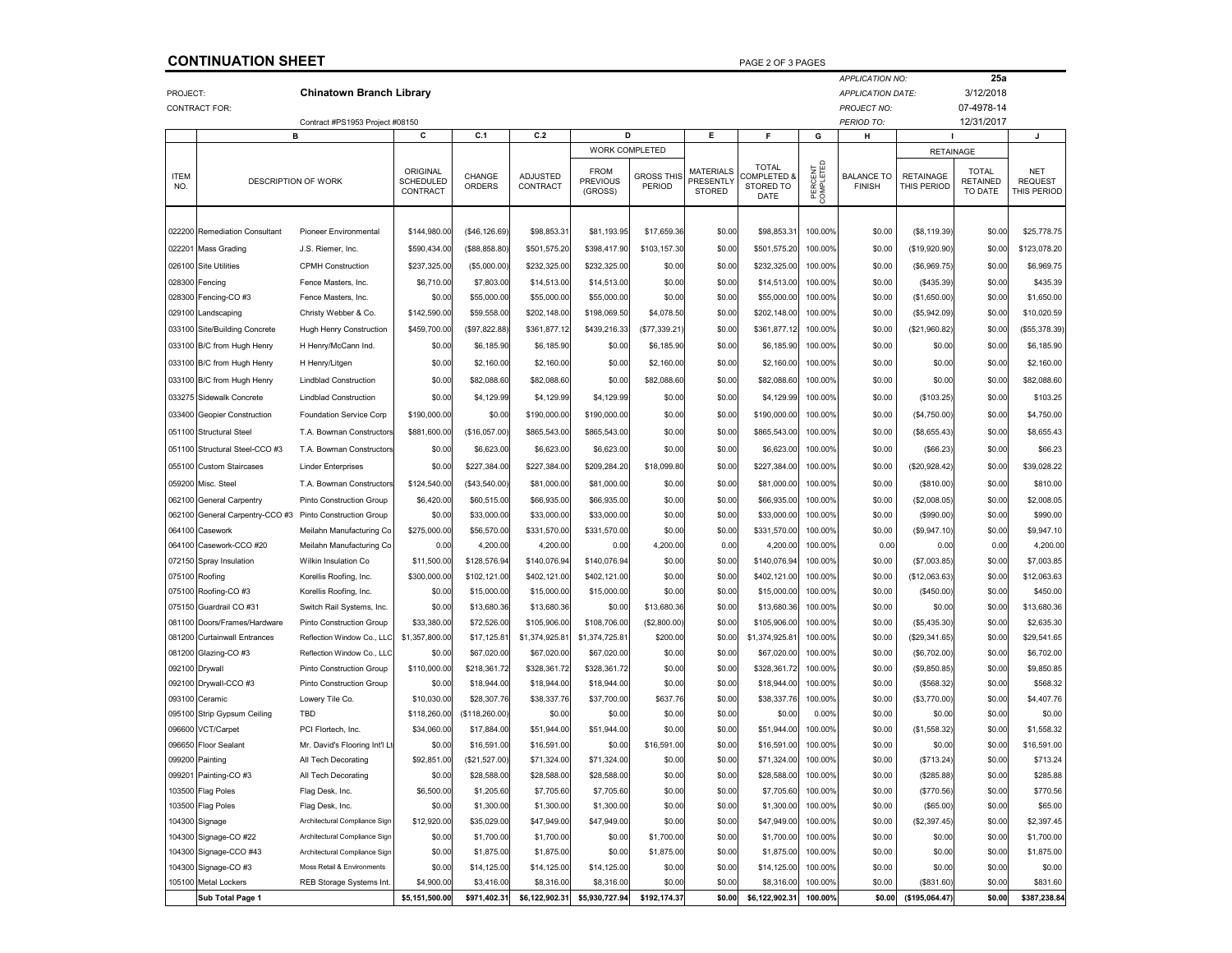## **CONTINUATION SHEET**

|                    |                                                                |                                   |                                          |                         |                      |                                           |                             |                                                |                                                  |                      | <b>APPLICATION NO:</b>             |                                 | 25a                                        |                                             |
|--------------------|----------------------------------------------------------------|-----------------------------------|------------------------------------------|-------------------------|----------------------|-------------------------------------------|-----------------------------|------------------------------------------------|--------------------------------------------------|----------------------|------------------------------------|---------------------------------|--------------------------------------------|---------------------------------------------|
| PROJECT:           |                                                                | <b>Chinatown Branch Library</b>   |                                          |                         |                      |                                           |                             |                                                |                                                  |                      | <b>APPLICATION DATE:</b>           |                                 | 3/12/2018                                  |                                             |
|                    | <b>CONTRACT FOR:</b>                                           |                                   |                                          |                         |                      |                                           |                             |                                                |                                                  |                      | <b>PROJECT NO:</b>                 |                                 | 07-4978-14                                 |                                             |
|                    |                                                                | Contract #PS1953 Project #08150   |                                          |                         |                      |                                           |                             |                                                |                                                  |                      | PERIOD TO:                         |                                 | 12/31/2017                                 |                                             |
|                    | B                                                              |                                   | С                                        | C.1                     | C.2                  | D                                         |                             | E                                              | F.                                               | G                    | н                                  |                                 |                                            | J                                           |
|                    |                                                                |                                   |                                          |                         |                      | <b>WORK COMPLETED</b>                     |                             |                                                |                                                  |                      |                                    | <b>RETAINAGE</b>                |                                            |                                             |
| <b>ITEM</b><br>NO. | <b>DESCRIPTION OF WORK</b>                                     |                                   | ORIGINAL<br><b>SCHEDULED</b><br>CONTRACT | CHANGE<br><b>ORDERS</b> | ADJUSTED<br>CONTRACT | <b>FROM</b><br><b>PREVIOUS</b><br>(GROSS) | <b>GROSS THIS</b><br>PERIOD | <b>MATERIALS</b><br>PRESENTLY<br><b>STORED</b> | <b>TOTAL</b><br>COMPLETED &<br>STORED TO<br>DATE | PERCENT<br>COMPLETED | <b>BALANCE TO</b><br><b>FINISH</b> | <b>RETAINAGE</b><br>THIS PERIOD | <b>TOTAL</b><br><b>RETAINED</b><br>TO DATE | <b>NET</b><br><b>REQUEST</b><br>THIS PERIOD |
| 108200             | <b>Toilet Partitions/Accessories' Pinto Construction Group</b> |                                   | \$18,600.00                              | \$0.00                  | \$18,600.00          | \$18,600.00                               | \$0.00                      | \$0.00                                         | \$18,600.00                                      | 0.00%                | \$0.00                             | (\$558.00)                      | \$0.00                                     | \$558.00                                    |
| 11405              | Book Security and Gate                                         | 3M                                | \$49,000.00                              | (\$21,359.00            | \$27,641.00          | \$27,641.00                               | \$0.00                      | \$0.00                                         | \$27,641.00                                      | 100.00%              | \$0.00                             | (\$2,764.10)                    | \$0.00                                     | \$2,764.10                                  |
| 125200             | Window Treatments-CO #3                                        | Indecor, Inc.                     | \$0.00                                   | \$52,100.00             | \$52,100.00          | \$52,100.00                               | \$0.00                      | \$0.00                                         | \$52,100.00                                      | 100.00%              | \$0.00                             | (\$2,605.00)                    | \$0.00                                     | \$2,605.00                                  |
| 126500             | Fire Extinguishers                                             | Pinto Construction Group          | \$500.00                                 | \$0.00                  | \$500.00             | \$500.00                                  | \$0.00                      | \$0.00                                         | \$500.00                                         | 0.00%                | \$0.00                             | (\$15.00)                       | \$0.00                                     | \$15.00                                     |
| 142100             | Flevator                                                       | ThyssenKrupp Elevator             | \$65,000.00                              | \$19,100.00             | \$84,100.00          | \$84,100.00                               | \$0.00                      | \$0.00                                         | \$84,100.00                                      | 100.00%              | \$0.00                             | \$0.00                          | \$0.00                                     | \$0.00                                      |
| 142100             | Elevator                                                       | ThyssenKrupp Elevator             | \$0.00                                   | \$1,850.00              | \$1,850.00           | \$1,850.00                                | \$0.00                      | \$0.00                                         | \$1,850.00                                       | 100.00%              | \$0.00                             | \$0.00                          | \$0.00                                     | \$0.00                                      |
| 152100             | Plumbing                                                       | <b>Brongiel Plumbing</b>          | \$153,080.00                             | \$85,555.10             | \$238,635.10         | \$238,877.10                              | (\$242.00)                  | \$0.00                                         | \$238,635.10                                     | 100.00%              | \$0.00                             | (\$7, 166.31)                   | \$0.00                                     | \$6,924.31                                  |
| 157100             | <b>HVAC</b>                                                    | Jade Mechanical Services          | \$1,069,860.00                           | \$232,376.25            | \$1,302,236.25       | \$1,302,236.25                            | \$0.00                      | \$0.00                                         | \$1,302,236.25                                   | 100.00%              | \$0.00                             | (\$39,067.09)                   | \$0.00                                     | \$39,067.09                                 |
| 15710              | HVAC - CCO #24                                                 | Jade Mechanical Services          | \$0.00                                   | (\$872.69               | (\$872.69)           | \$0.00                                    | (\$872.69)                  | \$0.00                                         | (\$872.69)                                       | 100.00%              | \$0.00                             | \$0.00                          | \$0.00                                     | (\$872.69)                                  |
| 162100             | Electrical                                                     | Suarez Electric                   | \$639,720.00                             | \$305,682.30            | \$945,402.30         | \$938,949.76                              | \$6,452.54                  | \$0.00                                         | \$945,402.30                                     | 100.00%              | \$0.00                             | (\$28,168.50)                   | \$0.00                                     | \$34,621.04                                 |
| 162100             | Electrical-CO #4                                               | Suarez Electric                   | \$0.00                                   | \$17,210.00             | \$17,210.00          | \$17,210.00                               | \$0.00                      | \$0.00                                         | \$17,210.00                                      | 100.00%              | \$0.00                             | (\$516.30)                      | \$0.00                                     | \$516.30                                    |
| 162100             | Electrical-CCO #5                                              | Suarez Electric                   | \$0.00                                   | \$1,939.00              | \$1,939.00           | \$1,939.00                                | \$0.00                      | \$0.00                                         | \$1,939.00                                       | 100.00%              | \$0.00                             | (S58.17)                        | \$0.00                                     | \$58.17                                     |
| 16210              | Electrical-CO #2                                               | Suarez Electric                   | \$0.00                                   | \$39,000.00             | \$39,000.00          | \$39,000.00                               | \$0.00                      | \$0.00                                         | \$39,000.00                                      | 100.00%              | \$0.00                             | (\$1,170.00)                    | \$0.00                                     | \$1,170.00                                  |
| 16210              | Electrical-CO #36                                              | <b>Richmond Electric</b>          | \$0.00                                   | \$22,425.00             | \$22,425.00          | \$22,425.00                               | \$0.00                      | \$0.00                                         | \$22,425.00                                      | 100.00%              | \$0.00                             | \$0.00                          | \$0.00                                     | \$0.00                                      |
| 16210              | Electrical-CO #28                                              | <b>Richmond Electric</b>          | \$0.00                                   | \$5,400.00              | \$5,400.00           | \$5,400.00                                | \$0.00                      | \$0.00                                         | \$5,400.00                                       | 100.00%              | \$0.00                             | \$0.00                          | \$0.00                                     | \$0.00                                      |
| 16210              | Electrical-CO #3                                               | <b>Richmond Electric</b>          | \$0.00                                   | \$26,585.00             | \$26,585.00          | \$26,585.00                               | \$0.00                      | \$0.00                                         | \$26,585.00                                      | 100.00%              | \$0.00                             | \$0.00                          | \$0.00                                     | \$0.00                                      |
| 168200             | Security                                                       | TBD                               | \$49,270.00                              | (\$49,270.00)           | \$0.00               | \$0.00                                    | \$0.00                      | \$0.00                                         | \$0.00                                           | 0.00%                | \$0.00                             | \$0.00                          | \$0.00                                     | \$0.00                                      |
| 168300             | Voice/Data                                                     | TBD                               | \$64,800.00                              | (\$64,800.00)           | \$0.00               | \$0.00                                    | \$0.00                      | \$0.00                                         | \$0.00                                           | 0.00%                | \$0.00                             | \$0.00                          | \$0.00                                     | \$0.00                                      |
|                    |                                                                |                                   |                                          |                         |                      |                                           |                             |                                                |                                                  |                      |                                    |                                 |                                            |                                             |
| 00400              | <b>Construction Management</b>                                 | <b>Wight Construction</b>         | \$261,800.00                             | (\$135.924.80           | \$125,875.20         | \$126,476.00                              | (\$600.80)                  | \$0.00                                         | \$125,875.20                                     | 100.00%              | \$0.00                             | (\$12,647.60)                   | \$0.00                                     | \$12,046.80                                 |
| 01000              | <b>General Conditions</b>                                      | <b>Wight Construction</b>         | \$979,630.00                             | (\$491,408.80           | \$488,221.20         | \$470,802.86                              | \$17,418.34                 | \$0.00                                         | \$488,221.20                                     | 100.00%              | \$0.00                             | (S47,080.28)                    | \$0.00                                     | \$64,498.62                                 |
| 01000              | General Conditions-CCO #2 Wight Construction                   |                                   | \$0.00                                   | (\$55,250.00            | (\$55,250.00         | \$0.00                                    | (\$55,250.00]               | \$0.00                                         | (\$55,250.00)                                    | 100.00%              | \$0.00                             | \$0.00                          | \$0.00                                     | (\$55,250.00]                               |
| 01000              | General Conditions-CO #3                                       | <b>Wight Construction</b>         | \$0.00                                   | \$10,195.00             | \$10,195.00          | \$0.00                                    | \$10,195.00                 | \$0.00                                         | \$10,195.00                                      | 100.00%              | \$0.00                             | \$0.00                          | \$0.00                                     | \$10,195.00                                 |
| 01000              | General Conditions-CO #3                                       | <b>Wight Construction</b>         | \$0.00                                   | \$3,783.00              | \$3,783.00           | \$0.00                                    | \$3,783.00                  | \$0.00                                         | \$3,783.00                                       | 100.00%              | \$0.00                             | \$0.00                          | \$0.00                                     | \$3,783.00                                  |
| 01000              | General Conditions-CO #11 Wight Construction                   |                                   | \$0.00                                   | \$995.46                | \$995.46             | \$0.00                                    | \$995.46                    | \$0.00                                         | \$995.46                                         | 100.00%              | \$0.00                             | \$0.00                          | \$0.00                                     | \$995.46                                    |
| 01000              | General Conditions-CCO #20Wight Construction                   |                                   | \$0.00                                   | \$252.00                | \$252.00             | \$0.00                                    | \$252.00                    | \$0.00                                         | \$252.00                                         | 100.00%              | \$0.00                             | \$0.00                          | \$0.00                                     | \$252.00                                    |
| 01000              | General Conditions-CO #19 Wight Construction                   |                                   | \$0.00                                   | \$15,649.00             | \$15,649.00          | \$0.00                                    | \$15,649.00                 | \$0.00                                         | \$15,649.00                                      | 100.00%              | \$0.00                             | \$0.00                          | \$0.00                                     | \$15,649.00                                 |
| 01000              | General Conditions-CO #11 Wight Construction                   |                                   | \$0.00                                   | \$102.00                | \$102.00             | \$0.00                                    | \$102.00                    | \$0.00                                         | \$102.00                                         | 100.00%              | \$0.00                             | \$0.00                          | \$0.00                                     | \$102.00                                    |
| 01000              | General Conditions-CO #28 Wight Construction                   |                                   | \$0.00                                   | \$324.00                | \$324.00             | \$0.00                                    | \$324.00                    | \$0.00                                         | \$324.00                                         | 100.00%              | \$0.00                             | \$0.00                          | \$0.00                                     | \$324.00                                    |
| 01000              | General Conditions-CO #29 Wight Construction                   |                                   | \$0.00                                   | \$625.00                | \$625.00             | \$0.00                                    | \$625.00                    | \$0.00                                         | \$625.00                                         | 100.00%              | \$0.00                             | \$0.00                          | \$0.00                                     | \$625.00                                    |
| 01000              | General Conditions-CO #36 Wight Construction                   |                                   | \$0.00                                   | \$5,394.70              | \$5,394.70           | \$0.00                                    | \$5,394.70                  | \$0.00                                         | \$5,394.70                                       | 100.00%              | \$0.00                             | \$0.00                          | \$0.00                                     | \$5,394.70                                  |
| 01000              | General Conditions-CCO #43Wight Construction                   |                                   | \$0.00                                   | \$112.50                | \$112.50             | \$0.00                                    | \$112.50                    | \$0.00                                         | \$112.50                                         | 100.00%              | \$0.00                             | \$0.00                          | \$0.00                                     | \$112.50                                    |
| 01020              | Insurance                                                      | <b>Wight Construction</b>         | \$88,238.00                              | \$0.00                  | \$88,238.00          | \$88,238.00                               | \$0.00                      | \$0.00                                         | \$88,238.00                                      | 100.00%              | \$0.00                             | (\$8,823.80)                    | \$0.00                                     | \$8,823.80                                  |
| 010221             | Bond                                                           | <b>Wight Construction</b>         | \$82,782.00                              | \$0.00                  | \$82,782.00          | \$82,782.00                               | \$0.00                      | \$0.00                                         | \$82,782.00                                      | 100.00%              | \$0.00                             | (\$8,278.20)                    | \$0.00                                     | \$8,278.20                                  |
| 990600             | Contingency                                                    | <b>Wight Construction</b>         | \$305,600.00                             | (\$305,600.00)          | \$0.00               | \$0.00                                    | \$0.00                      | \$0.00                                         | \$0.00                                           | 0.00%                | \$0.00                             | \$0.00                          | \$0.00                                     | \$0.00                                      |
| 99060              | Contingency - CCO #2                                           | <b>Wight Construction</b>         | \$0.00                                   | \$0.00                  | \$0.00               | \$0.00                                    | \$0.00                      | \$0.00                                         | \$0.00                                           | 0.00%                | \$0.00                             | \$0.00                          | \$0.00                                     | \$0.00                                      |
| 99060              | Owner Contingency                                              | <b>Public Building Commission</b> | \$100,000.00                             | (\$99,221.81            | \$778.19             | \$0.00                                    | \$0.00                      | \$0.00                                         | \$0.00                                           | 0.00%                | \$778.19                           | \$0.00                          | \$0.00                                     | \$0.00                                      |
| 99060              | Owner Contingency                                              | Deduct Unused Contingency         | \$0.00                                   | (\$778.19               | (\$778.19            | \$0.00                                    | \$0.00                      | \$0.00                                         | \$0.00                                           | 0.00%                | (\$778.19)                         | \$0.00                          | \$0.00                                     | \$0.00                                      |
| 990999             | Unlet                                                          | Wight Construction                | \$40,620.00                              | (\$40,620.00]           | \$0.00               | \$0.00                                    | \$0.00                      | \$0.00                                         | \$0.00                                           | 0.00%                | \$0.00                             | \$0.00                          | \$0.00                                     | \$0.00                                      |
|                    |                                                                |                                   |                                          |                         |                      |                                           |                             |                                                |                                                  |                      |                                    |                                 |                                            |                                             |
|                    |                                                                |                                   |                                          |                         |                      |                                           |                             |                                                |                                                  |                      |                                    |                                 |                                            |                                             |
|                    | Sub Total Page 2                                               |                                   | \$3,968,500.00                           | (\$418,449.98           | \$3,550,050.02       | \$3,545,711.97                            | \$4,338.05                  | \$0.01                                         | \$3,550,050.02                                   | 100.00%              | \$0.0                              | (\$158,918.35                   | \$0.00                                     | \$163,256.40                                |
|                    | Sub Total Page 1                                               |                                   | \$5.151.500.00                           | \$971,402.3             | \$6.122.902.31       | \$5.930.727.94                            | \$192.174.37                | \$0.00                                         | \$6.122.902.3                                    | 100.00%              | \$0.00                             | (\$195.064.47                   | \$0.00                                     | \$387.238.84                                |
|                    | <b>TOTAL</b>                                                   |                                   | \$9,120,000.00                           | \$552.952.33            | \$9,672,952.33       | \$9,476,439.91                            | \$196,512.42                | \$0.00                                         | \$9.672.952.33                                   | 100.00%              | \$0.00                             | (\$353,982.82)                  | \$0.00                                     | \$550,495.24                                |

PAGE 2 OF 3 PAGES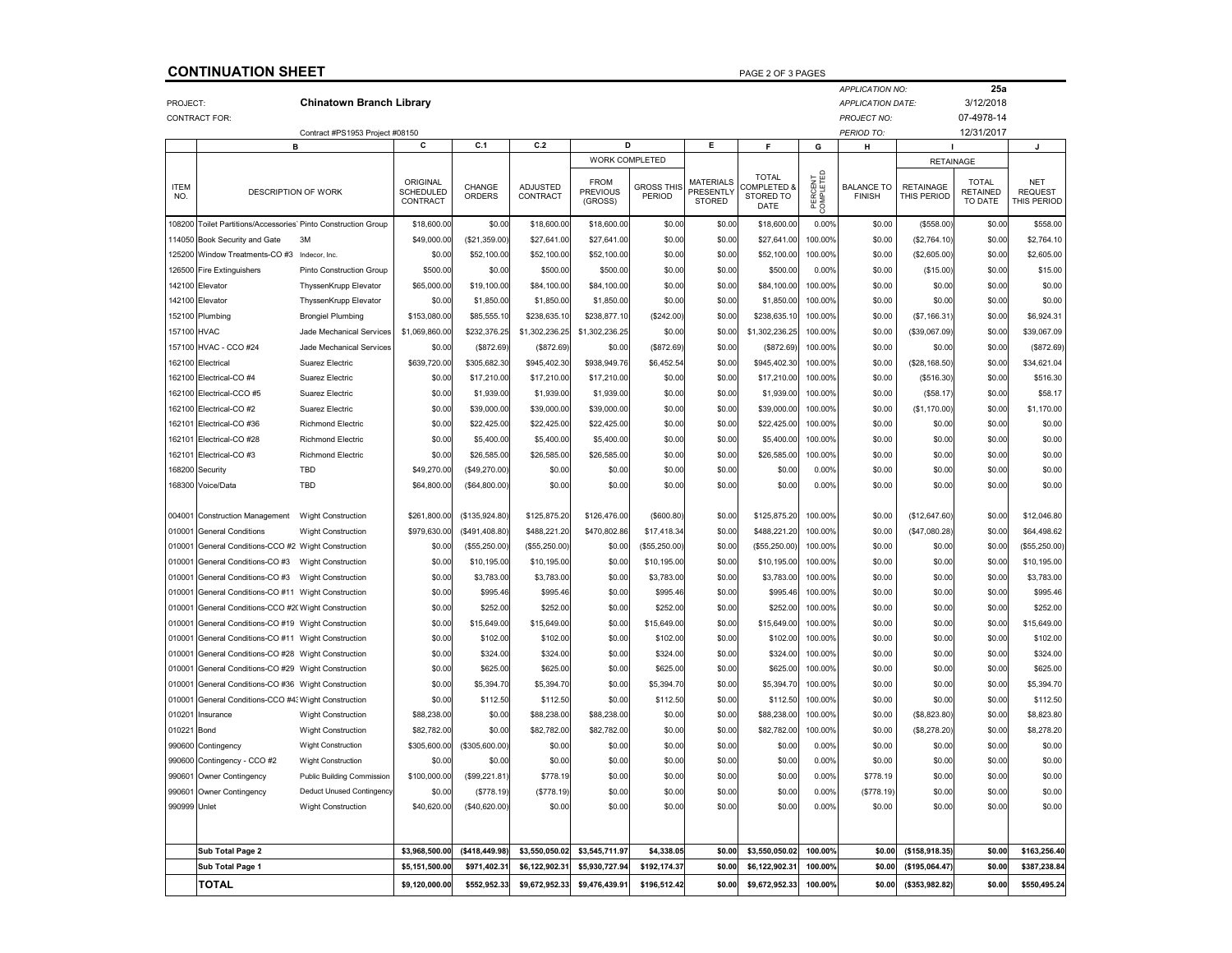| PBC PROJECT #8150 | PROJECT NAME Chinatown Branch Library             | CONTRACTOR: Wight Construction, inc.<br>2500 North Frontage Road | Darien, iL 60561 |                |            |  |  |  |
|-------------------|---------------------------------------------------|------------------------------------------------------------------|------------------|----------------|------------|--|--|--|
|                   | JOB LOCATION: 2100 South Wentworth<br>Chicago, IL | APPLICATION FOR PAYMENT#<br>25a                                  | PERIOD FROM      | 1/1/2017<br>TO | 12/31/2017 |  |  |  |
| OWNER:            | Public Building Commission of Chicago             |                                                                  |                  |                |            |  |  |  |

 The affiant, **Raymond F. Prokop** first being duly sworn on oath, deposes and says that he is **Group President** for the CONTRACTOR NAME, **Wight Construction, Inc**corporation, and duly authorized to make this Affidavit on behalf of said corporation and for him/herself individually, that he is well acquainted with the facts set forth herein and that said corporation is the Contractor with the PUBLIC BUILDiNG COMMISSION OF CHICAGO, Owner, under Contract No. PS1953 datedthe \_\_\_29th\_\_\_ day of \_\_\_\_\_\_\_January\_\_\_\_\_\_\_\_\_\_\_, 2014

> Chinatown Branch Library 2100 South WentworthChicago, IL

State of <u>Illinois }</u> SS<br>County of <u>DuPage</u> } SS

That the following statements are made for the purpose of processing a **final paymen**t of<br>That the work for which final payment is requested has been completed, free and clear of any and all clams, liens, charges, and expe and in full compliance with the contract documents and the requirements of said Owner under them. That for the purposes of said contract, the following persons have been contracted with, and have furnished or prepared materials, equipment, supplies, and services for, and having done labor on said improvement. That the respective amounts set forth opposite their names is the full amount of money due or to become due to each of them respectively. That there are no other contracts for said work outstanding, and that there is nothing due or to become due to any person for material, labor or other work of any kind done or to become done upon or in connection with said work other than stated. That this statement is a full, true, and complete statement of all such persons and of the full amount now due and the amount heretofore paid to each of them for such labor, materials, equipment, supplies, and services, furnished or prepared by each of them to or on account of said work, as stated:

|                        |                                            | Subcontractor Name (Trade Description)           |                               | Original       |                |                            |         |                | -WORK COMPLETED- |                             |           |                       |                   |                   |
|------------------------|--------------------------------------------|--------------------------------------------------|-------------------------------|----------------|----------------|----------------------------|---------|----------------|------------------|-----------------------------|-----------|-----------------------|-------------------|-------------------|
|                        |                                            |                                                  |                               |                |                |                            |         |                |                  |                             |           |                       |                   |                   |
|                        |                                            |                                                  |                               | Contract       |                | Adiusted                   |         |                |                  |                             |           | Previous              | Net Amount<br>Due | Remaining to Bill |
| <b>CSI Designation</b> |                                            | Subcontractor Address                            |                               | Amount         | Change Orders  | Contract Amount % Complete |         | Previous       | Current          | Total                       | Retainage | Billings              |                   |                   |
|                        |                                            |                                                  |                               |                |                |                            |         |                |                  |                             |           |                       |                   |                   |
| 022200                 | Pioneer Environmental                      | 700 N. Sacramento Blvc<br>Chicago, IL 60612      | <b>Remediation Consultant</b> | \$144,980.00   | (S46, 126.69)  | \$98,853.31                | 100.00% | \$81,193.95    | \$17,659.36      | \$98,853.31                 | \$0.00    | \$73,074.56           | \$25,778.75       | \$0.00            |
|                        |                                            | 16N158 Tyrell Road                               |                               |                |                |                            |         |                |                  |                             |           |                       |                   |                   |
| 022201                 | J.S. Riemer, Inc.                          | Elgin, IL 60124                                  | Mass Grading                  | \$590,434.00   | (\$88.858.80)  | \$501,575.20               | 100.00  | \$398,417.90   | \$103,157.30     | \$501,575.20                | \$0.00    | \$378,497.00          | \$123,078.20      | \$0.00            |
| 026100                 | CPMH Construction                          | 3129 S. Shields<br>Chicago, IL 60616             | <b>Site Utilities</b>         | \$237,325.00   | (\$5,000.00)   | \$232,325.00               | 100.00% | \$232,325.00   | \$0.00           | \$232,325.00                | \$0.00    | \$225,355.25          | \$6,969.75        | \$0.00            |
|                        |                                            | 20400 S. Cottage Grove                           |                               |                |                |                            |         |                |                  |                             |           |                       |                   |                   |
| 028300                 | Fence Masters, Inc.                        | Chicago Hts, IL 60411                            | Fencing                       | \$6,710.00     | \$62,803,00    | \$69,513.00                | 100.00% | \$69,513.00    | \$0.00           | \$69,513.00                 | \$0.00    | \$67,427.61           | \$2,085.39        | \$0.00            |
| 029100                 | Christy Webber & Co.                       | 2900 W Ferdinand St                              | Landscaping                   | \$142,590.00   | \$59,558.00    | \$202,148.00               | 100.00% | \$198,069.50   | \$4,078.50       | \$202.148.00                | \$0.00    | \$192,127.4           | \$10,020.59       | \$0.00            |
|                        |                                            | Chicago, IL 60612<br>5905 W. Lawrence Ave        |                               |                |                |                            |         |                |                  |                             |           |                       |                   |                   |
| 033100                 | <b>Hugh Henry Construction</b>             | Chicago, IL 60630                                | <b>Site/Building Concrete</b> | \$459,700.00   | (\$97,822,88)  | \$361,877.12               | 100.00% | \$439,216.33   | $-$77.339.21$    | \$361,877.12                | \$0.00    | \$417,255.5           | $-$ \$55.378.39   | \$0.00            |
| 033100                 | H Henry/McCann Ind.                        |                                                  | B/C from Hugh Henry           | \$0.00         | \$6,185.90     | \$6,185.90                 | 100.00% | \$0.00         | \$6,185.90       | \$6,185.90                  | \$0.00    | \$0.00                | \$6,185.90        | \$0.00            |
| 033100                 |                                            |                                                  |                               | \$0.00         | \$2,160.00     | \$2,160.00                 | 100.00% | \$0.00         | \$2,160.00       | \$2,160.00                  | \$0.00    | \$0.00                | \$2,160.00        | \$0.00            |
|                        | H Henry/Litgen                             | 717 E Cass St                                    | B/C from Hugh Henry           |                |                |                            |         |                |                  |                             |           |                       |                   |                   |
| 033100                 | Lindblad Construction                      | Joliet, IL 60432                                 | B/C from Hugh Henry           | \$0.00         | \$82,088.60    | \$82,088.60                | 100.00% | \$0.00         | \$82,088.60      | \$82,088.60                 | \$0.00    | \$0.00                | \$82,088.60       | \$0.00            |
| 033275                 | Lindblad Construction                      | 717 E Cass St                                    | Sidewalk Concrete             | \$0.00         |                |                            |         | \$4,129.99     | \$0.00           | \$4,129.99                  | \$0.00    |                       |                   | \$0.00            |
|                        |                                            | Joliet, IL 60432<br>220 Waterloo Road            |                               |                | \$4,129.99     | \$4,129.99                 | 100.00% |                |                  |                             |           | \$4,026.74            | \$103.25          |                   |
| 033400                 | Foundation Service Corp                    | Hudson, IA 50643                                 | Geopier Construction          | \$190,000.00   | \$0.00         | \$190,000.00               | 100.00% | \$190,000.00   | \$0.00           | \$190,000.00                | \$0.00    | \$185,250.00          | \$4,750.00        | \$0.00            |
|                        |                                            | 134 W Lake Street                                |                               |                |                |                            |         |                |                  |                             |           |                       |                   |                   |
| 051100                 | A. Bowman Constructors                     | Bloomingdale, IL 60108                           | <b>Structural Steel</b>       | \$881,600.00   | (\$9,434.00)   | \$872,166.00               | 100.00% | \$872,166.00   | \$0.00           | \$872,166,00                | \$0.00    | \$863,444.34          | \$8,721.66        | \$0.00            |
| 055100                 | <b>Linder Enterprises</b>                  | 3200 Third Ave                                   | <b>Custom Staircases</b>      | \$0.00         | \$227,384.00   | \$227,384.00               | 100.00% | \$209,284.20   | \$18,099.80      | \$227,384.00                | \$0.00    | \$188,355.78          | \$39,028.22       | \$0.00            |
|                        |                                            | Mankatao, MN 56001<br>134 W Lake Street          |                               |                |                |                            |         |                |                  |                             |           |                       |                   |                   |
| 059200                 | A. Bowman Constructors                     | Bloomingdale, IL 60108                           | Misc. Steel                   | \$124,540.00   | (S43, 540.00)  | \$81,000.00                | 100.00% | \$81,000.00    | \$0.00           | \$81,000.00                 | \$0.00    | \$80,190,00           | \$810.00          | \$0.00            |
| 062100                 |                                            | 7225 W. 105th St                                 |                               | \$25,520.00    | \$93,515.00    | \$119,035.00               | 100.00% | \$119,035.00   | \$0.00           | \$119,035.00                | \$0.00    | \$115,463.95          | \$3,571.05        | \$0.00            |
|                        | Pinto Construction Group                   | Palos Hills. IL 60465                            | General Carpentry             |                |                |                            |         |                |                  |                             |           |                       |                   |                   |
| 064100                 | Meilahn Manufacturing Co                   | 5900 W. 65th Street<br>Chicago, IL 60638         | Casework                      | \$275,000.00   | \$60,770.00    | \$335,770.00               | 100.00% | \$331,570.00   | \$4,200.00       | \$335,770.00                | \$0.00    | \$321,622.90          | \$14,147.10       | \$0.00            |
|                        |                                            | 501 W. Carboy Rd.                                |                               |                |                |                            |         |                |                  |                             |           |                       |                   |                   |
| 072150                 | Wilkin Insulation Co                       | Mt. Prospect, IL 60056                           | Spray Insulation              | \$11,500.00    | \$128,576.94   | \$140,076.94               | 100.00% | \$140,076.94   | \$0.00           | \$140,076.94                | \$0.00    | \$133,073.09          | \$7,003.85        | \$0.00            |
| 075100                 | Korellis Roofing, Inc.                     | 1333 169th Street                                | Roofing                       | \$300,000.00   | \$117,121.00   | \$417,121.00               | 100.00% | \$417,121.00   | \$0.00           | \$417,121.00                | \$0.00    | \$404,607.37          | \$12,513.63       | \$0.00            |
|                        |                                            | Hammond, IN 46324<br>232 William St.             |                               |                |                |                            |         |                |                  |                             |           |                       |                   |                   |
| 075150                 | Switch Rail Systems, Inc.                  | Bensenville, IL 60106                            | Guardrail CO #31              | \$0.00         | \$13,680.36    | \$13,680.36                | 100.00% | \$0.00         | \$13,680.36      | \$13,680,36                 | \$0.00    | \$0.00                | \$13,680.36       | \$0.00            |
| 081100                 |                                            | 7225 W. 105th St                                 |                               | \$33,380.00    | \$72,526.00    | \$105,906.00               | 100.00% | \$108,706.00   | $-$ \$2.800.00   | \$105,906.00                | \$0.00    | \$103,270.70          | \$2,635.30        | \$0.00            |
|                        | Pinto Construction Group                   | Palos Hills. IL 60465                            | Doors/Frames/Hardware         |                |                |                            |         |                |                  |                             |           |                       |                   |                   |
| 081200                 | Reflection Window Co., LLC                 | Chicago, IL 60647                                | Curtainwall Entrances         | \$1,357,800.00 | \$84,145.81    | \$1,441,945.81             | 100.00% | \$1,441,745.81 |                  | \$200.00 \$1.441.945.81     | \$0.00    | \$1,405,702.16        | \$36,243.65       | \$0.00            |
| 092100                 | Pinto Construction Group                   | 7225 W. 105th St                                 | Drywall                       | \$110,000.00   | \$237,305.72   | \$347,305.72               | 100.00% | \$347,305.72   | \$0.00           | \$347,305.72                | \$0.00    | \$336,886.55          | \$10,419.17       | \$0.00            |
|                        |                                            | Palos Hills. IL 60465<br>12335 S Keeler Ave      |                               |                |                |                            |         |                |                  |                             |           |                       |                   |                   |
| 093100                 | Lowery Tile Co.                            | Alsip. IL 60803                                  | Ceramic                       | \$10,030.00    | \$28,307.76    | \$38,337.76                | 100.00% | \$37,700.00    | \$637.76         | \$38,337.76                 | \$0.00    | \$33,930,00           | \$4,407.76        | \$0.00            |
| 095100                 | TBD                                        |                                                  | Strip Gypsum Ceiling          | \$118,260.00   | (\$118,260.00) | \$0.00                     | 0.00%   | \$0.00         | \$0.00           | \$0.00                      | \$0.00    | \$0.00                | \$0.00            | \$0.00            |
|                        |                                            | 910 W National Ave                               |                               |                |                |                            |         |                |                  |                             |           |                       |                   |                   |
| 096600                 | PCI Flortech, Inc.                         | Addison, IL 60101                                | VCT/Carpet                    | \$34,060.00    | \$17,884.00    | \$51,944.00                | 100.00% | \$51.944.00    | \$0.00           | \$51,944.00                 | \$0.00    | \$50,385.68           | \$1,558.32        | \$0.00            |
| 096650                 | Mr. David's Flooring Int'l Ltd.            | 865 W. Irving Park Road<br>Itasca. IL 60143-2021 | <b>Floor Sealant</b>          | \$0.00         | \$16,591.00    | \$16,591.00                | 100.00% | \$0.00         | \$16,591.00      | \$16,591.00                 | \$0.00    | \$0.00                | \$16,591.00       | \$0.00            |
|                        |                                            | 1227 Naperville Dr                               |                               |                |                |                            |         |                |                  |                             |           |                       |                   |                   |
| 099200                 | All Tech Decorating                        | Romeoville, IL 60446                             | Painting                      | \$92.851.00    | \$7,061.00     | \$99.912.00                | 100.00% | \$99,912.00    | \$0.00           | \$99,912.00                 | \$0.00    | \$98,912.88           | \$999.12          | \$0.00            |
|                        | <b>Subtotal Page 1 Subcontractor Costs</b> |                                                  |                               | \$5,146,280.00 | \$912.751.71   | \$6,059,031.71             | 100.00% | \$5,870,432.34 |                  | \$188,599.37 \$6,059.031.71 |           | \$0.00 \$5.678.859.48 | \$380.172.23      | \$0.00            |